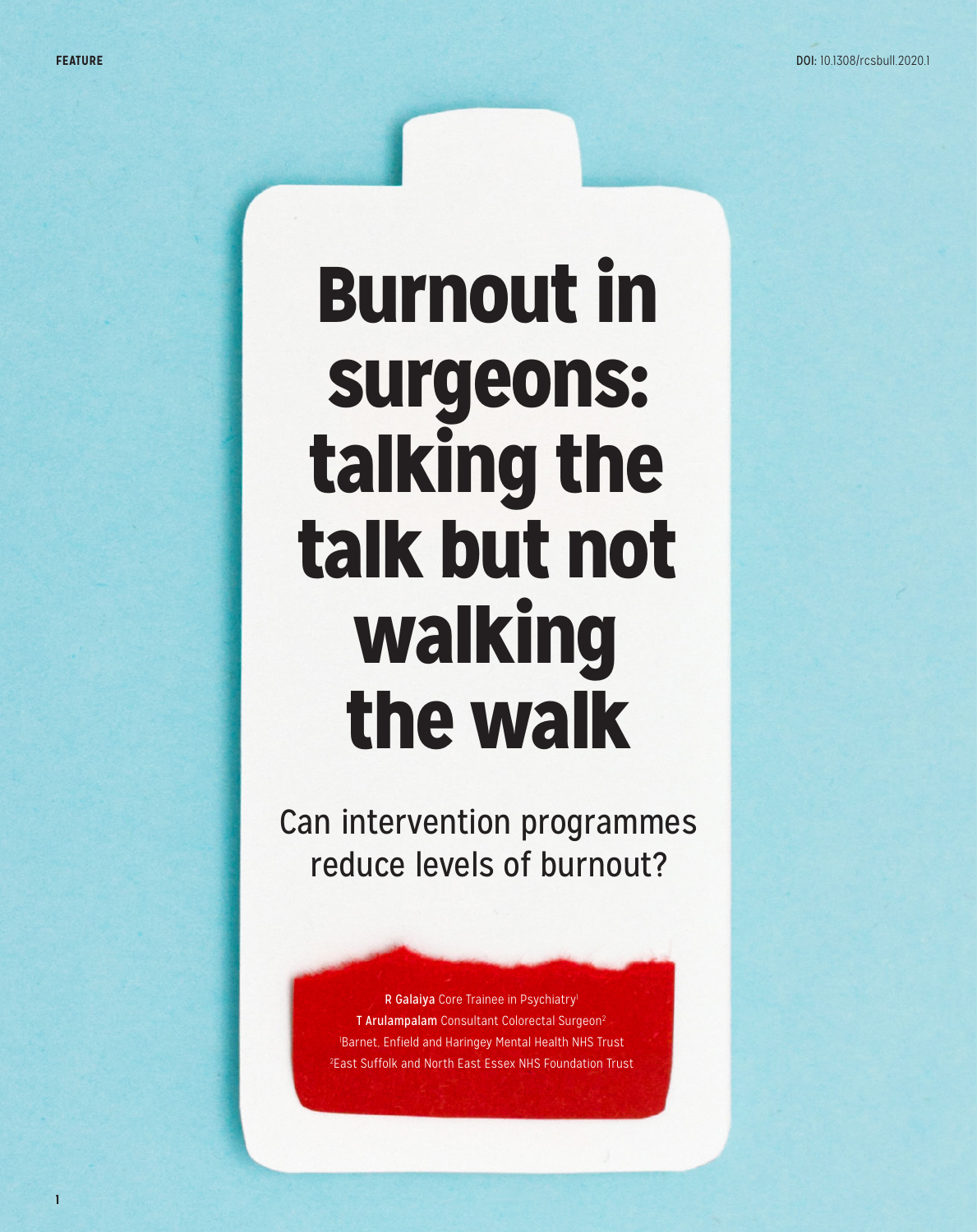**Despite previously having been a slow<br>burner, the concept of burnout has<br>become a hot topic in recent years,<br>even featuring on the BBC<sup>1</sup> Once relatively** burner, the concept of burnout has become a hot topic in recent years, even featuring on the BBC.<sup>1</sup> Once relatively ignored in the medical profession, the issue is ready to become part of the zeitgeist. Erin Dean discussed the issue in the May 2019 issue of the *Bulletin*, focusing on support available to surgeons.<sup>2</sup>

Unfortunately, there remains a dearth of evidence-based interventions to prevent and tackle burnout among surgeons. Even less

a depressive disorder.<sup>6</sup> The 11<sup>th</sup> edition of the *International Classification of Diseases* defines burnout in similar terms to the MBI, but states that it is not a medical condition in and of itself.<sup>7</sup>

The vast majority of studies that use the MBI tend to apply different criteria to define burnout severity, with many ignoring personal accomplishment, and placing differing emphasis on depersonalisation and emotional exhaustion. The lack of consensus and differing methods for measuring burnintervention is a cause or consequence? In addition, current research articles tend to report different levels of statistical analysis. Some results reported are controlled for confounding variables while others are simple correlations. This limits translatability of results, further contributing to the lack of information assisting in the design of effective interventions.

The majority of research with regard to burnout has taken in place in the US. Given the significant heterogeneity in

*We now know plenty about the factors associated with burnout, but not enough about the relationship between these factors and burnout*

is available on the subject of system and/or organisation failure as a cause of burnout. A meta-analysis published in 2016 in the *Lancet* found that current interventions trialled in doctors had, at best, a modest effect.<sup>3</sup> In addition, while individual and structural interventions had some impact, there were no studies looking at a combined approach and few studies looked at longterm outcomes. Surprisingly, a literature search for interventions designed to alleviate burnout in surgeons specifically yields few results, despite the considerable research on the topic in general.

The most prevalent definition of burnout simply describes its various components: a state of depersonalisation (loss of empathy), emotional exhaustion (emotional fatigue) and a sense of reduced personal accomplishment (competence and achievement). This is a useful starting point as it upholds the inventory that is most commonly used to measure it, the Maslach Burnout Inventory (MBI).<sup>4</sup> However, this definition is by no means universally agreed on. The Copenhagen Burnout Inventory re-characterises burnout in terms of fatigue and exhaustion,<sup>5</sup> while some researchers support the notion that burnout should be considered

out severely limits reliability of outcomes, reducing generalisability of results.

One way to counter this could be to separate emotional exhaustion and depersonalisation into distinct components, as suggested by Eckleberry-Hunt et al.<sup>8</sup> Emotional fatigue (emotional exhaustion) and lack of empathy (depersonalisation) are very different, with presumably differing causes and effects. Separating the two could bypass the issue with defining burnout as well as allowing for focus on their distinct pathways. An intervention to target exhaustion will look very different from one that tries to combat a loss of empathy and its detrimental effects. Designing interventions to target these individually could yield more beneficial results compared with trying to reduce levels of overall burnout.

Schwenk and Gold point out that there is a lack of longitudinal research in relation to burnout.<sup>9</sup> This is a serious shortcoming of the current literature. We now know plenty about the factors associated with burnout, but not enough about the relationship between these factors and burnout. How are we to design effective interventions to reduce burnout if we do not know whether the target of any given

the prevalence of burnout, it may not be possible to translate results across from specific systems or cultures. The NHS is a unique organisation, and surgeons in the UK have a unique training pathway through the foundation, core and specialty training system. Further research into the conditions surrounding burnout within this system is needed in order to gain a more accurate understanding.

In the *Bulletin*, Erin Dean highlighted support and advice networks currently available as well as reflective practice groups.<sup>2</sup> Although these are valuable and perhaps underutilised tools, more needs to be done in surgical departments and training programmes. However, the elephant in the room is the impact of the health system as a whole and the various employing organisations, in particular on individuals. Much is made of the resilience or 'grit' that individuals need to demonstrate. Emphasis is usually placed on the role of the individual and how he or she copes, which one could view as heaping blame for the situation on that individual. This is not helpful and could in fact make the situation worse. It may even lead to a sense of victimisation and helplessness.